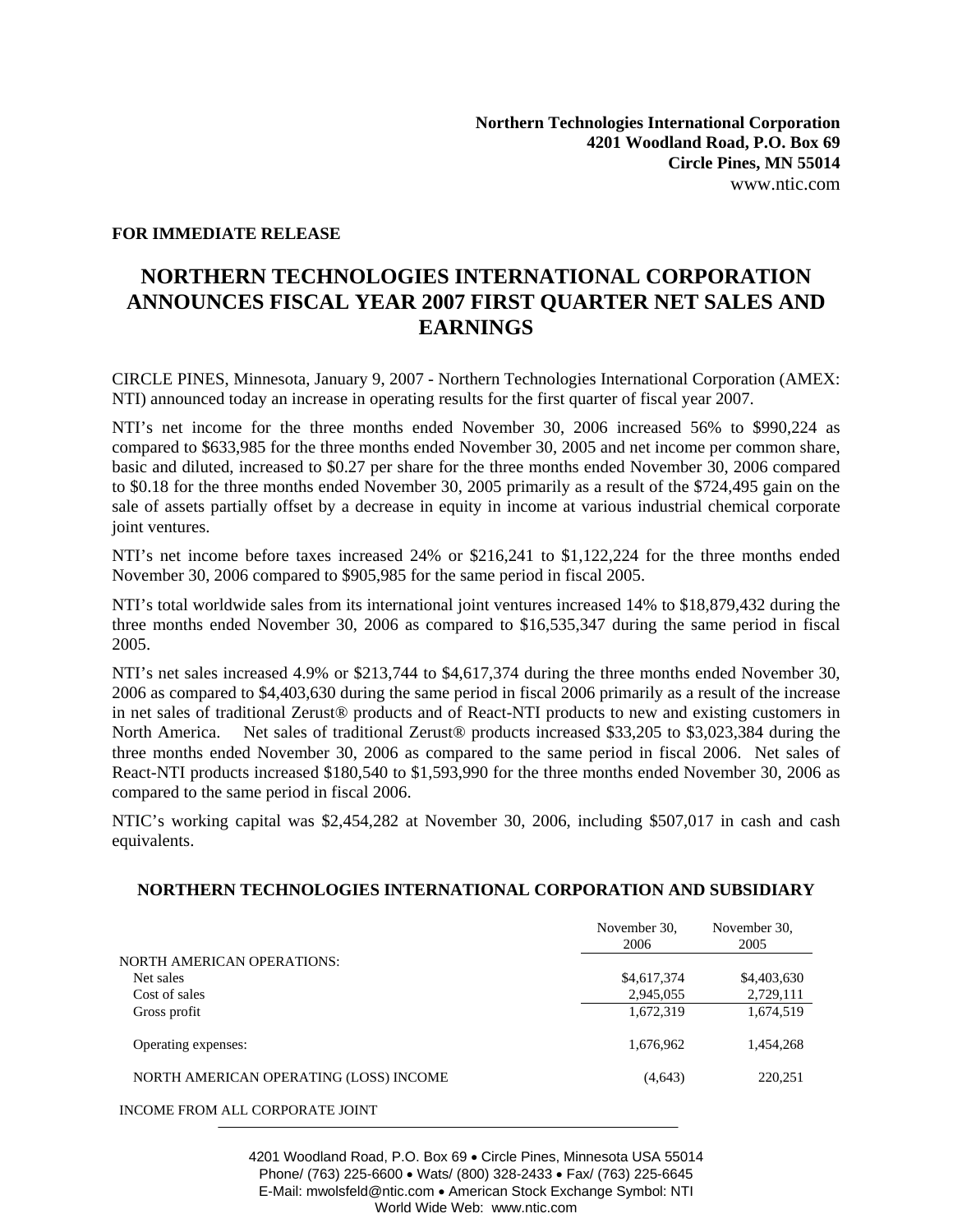| <b>VENTURES AND HOLDING COMPANIES</b>   | 451,811   | 677.994   |
|-----------------------------------------|-----------|-----------|
| <b>INTEREST INCOME</b>                  | 935       | 26,801    |
| <b>INTEREST EXPENSE</b>                 | (42, 881) | (3,649)   |
| <b>OTHER INCOME</b>                     | 2.093     |           |
| <b>GAIN ON SALE OF ASSET</b>            | 724,495   |           |
| <b>MINORITY INTEREST</b>                | (9,586)   | (15, 412) |
| <b>INCOME BEFORE INCOME TAX EXPENSE</b> | 1,122,224 | 905,985   |
| <b>INCOME TAX EXPENSE</b>               | 132,000   | 272,000   |
| <b>NET INCOME</b>                       | \$990,224 | \$633,985 |
| NET INCOME PER COMMON SHARE:            |           |           |
| <b>Basic</b>                            | \$0.27    | \$0.18    |
| WEIGHTED AVERAGE COMMON SHARES          |           |           |
| ASSUMED OUTSTANDING:                    |           |           |
| Basic                                   | 3,624,314 | 3,589,993 |

Composite financial information from the audited and unaudited financial statements of the Company's joint ventures carried on the equity basis is summarized as follows:

|                                                                                                            | November 30,<br>2006 | August 31,<br>2006   |
|------------------------------------------------------------------------------------------------------------|----------------------|----------------------|
| Current assets                                                                                             | \$37,297,284         | \$33,954,156         |
| Total assets                                                                                               | 43,952,531           | 39,030,247           |
| <b>Current liabilities</b>                                                                                 | 15,816,651           | 14,323,903           |
| Noncurrent liabilities                                                                                     | 2,721,582            | 1,496,557            |
| Joint ventures' equity                                                                                     | 25,414,299           | 23,209,788           |
| Northern Technologies International Corporation's share of<br>Corporate Joint Ventures' equity             | \$11,840,314         | \$10,772,102         |
|                                                                                                            | November 30.<br>2006 | November 30,<br>2005 |
| Net sales                                                                                                  | \$18,879,432         | \$16,535,347         |
| Gross profit                                                                                               | 9,068,677            | 7,454,578            |
| Net income                                                                                                 | 1,624,028            | 1,539,415            |
| Northern Technologies International Corporation's share of equity in<br>income of Corporate Joint Ventures | \$635, 219           | \$729,518            |

## **About Northern Technologies International Corporation**

The Company focuses on developing, marketing and selling proprietary environmentally responsible materials science based products and technical services in over 50 countries worldwide via a network of joint ventures. In fiscal 2006, the Company's primary revenues derived from the sales of ZERUST® rust and corrosion inhibiting packaging products and services to the automotive, electronics, electrical, mechanical, military and retail consumer markets. During this same period, the Company also received revenues from sales of proprietary new technologies including anti-abrasion ink additives, as well as biobased sintered metal mold release agents, bio-solvents, bio-emollients, bio-cleaners, bio-lubricants and fully bio-degradable plastic packaging. In a concerted effort to extend the Company's proprietary